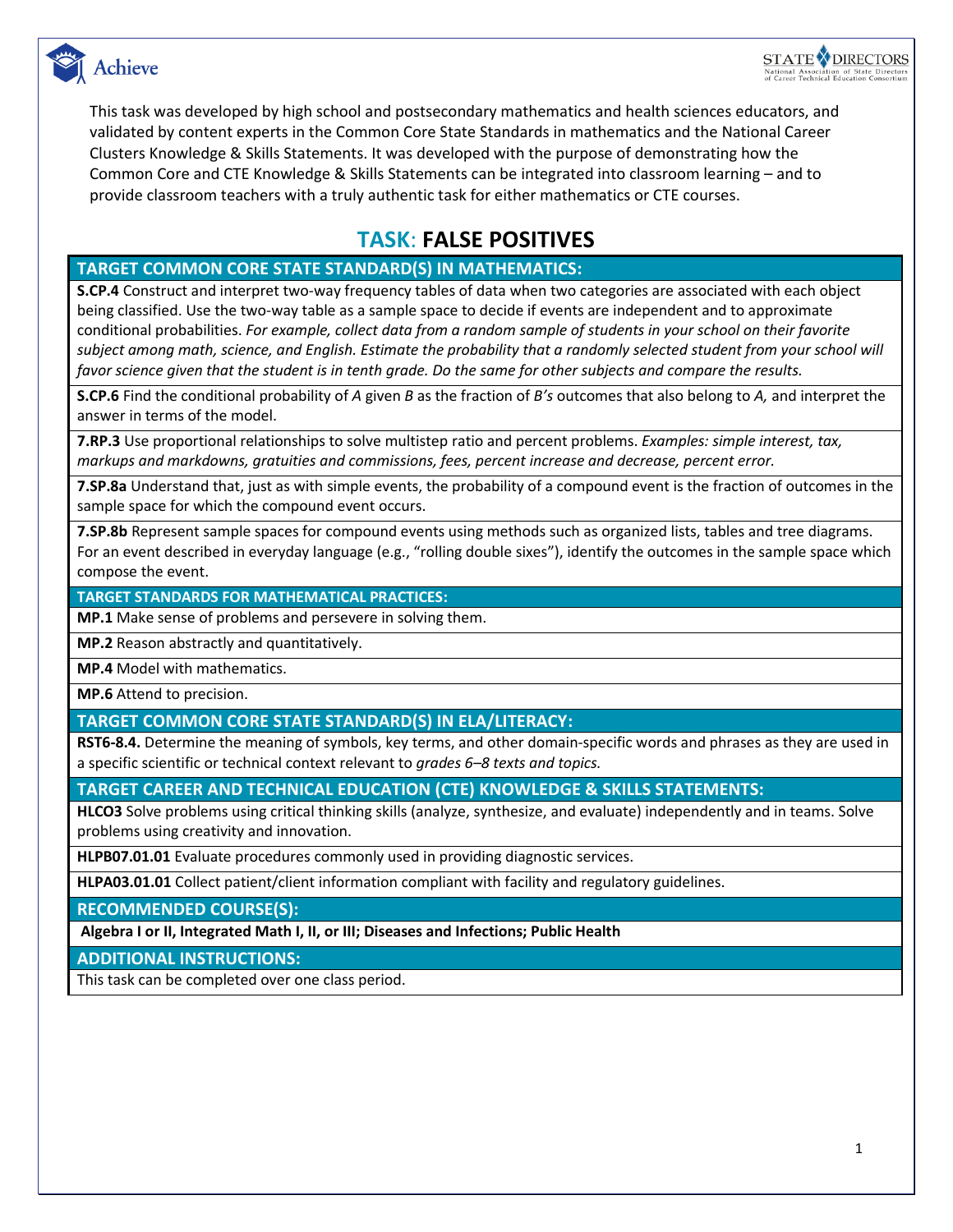



### *About the Common Core State Standards in Mathematics*

The Common Core State Standards (CCSS) for Mathematics are organized by grade level in grades K–8. At the high school level, the standards are organized by conceptual category (number and quantity, algebra, functions, geometry, and probability and statistics), showing the body of knowledge students should learn in each category to be college and career ready, and to be prepared to study more advanced mathematics. The Standards for Mathematical Practice describe ways in which developing student practitioners of the discipline of mathematics increasingly ought to engage with the subject matter as they grow in mathematical maturity and expertise throughout the elementary, middle and high school years. [www.corestandards.org](http://www.corestandards.org/)

### *About the Common Core State Standards in English Language Arts/Literacy*

The Common Core State Standards (CCSS) for ELA/Literacy are organized by grade level in grades K–8. At the high school level, the standards are organized by 9-10 and 11-12 grade bands. Across K-12 there are four major strands: Reading, Writing, Speaking and Listening, and Language. The CCSS also include Standards for Literacy in History/Social Studies, Science, and Technical Subjects, with content-specific (Reading and Writing) literacy standards provided for grades 6-8, 9-10, and 11-12, to demonstrate that literacy needs to be taught and nurtured across all subjects. [www.corestandards.org](http://www.corestandards.org/)

### *About the Career Cluster Knowledge and Skill Statements*

As an organizing tool for curriculum design and instruction, Career Clusters™ provide the essential knowledge and skills for the 16 Career Clusters™ and their Career Pathways. It also functions as a useful guide in developing programs of study bridging secondary and postsecondary curriculum and for creating individual student plans of study for a complete range of career options. As such, it helps students discover their interests and their passions, and empowers them to choose the educational pathway that can lead to success in high school, college and career. [http://www.careertech.org/career-clusters/resources/clusters/health.html.](http://www.careertech.org/career-clusters/resources/clusters/health.html) Although not included in this template, all Clusters and Pathways have Foundational Academic Expectations and Essential Knowledge & Skills Statements, which, in some cases, overlap with the Common Core State Standards.

#### **KEY TERMS**

- False positive
- False negative
- Screening
- Two-way table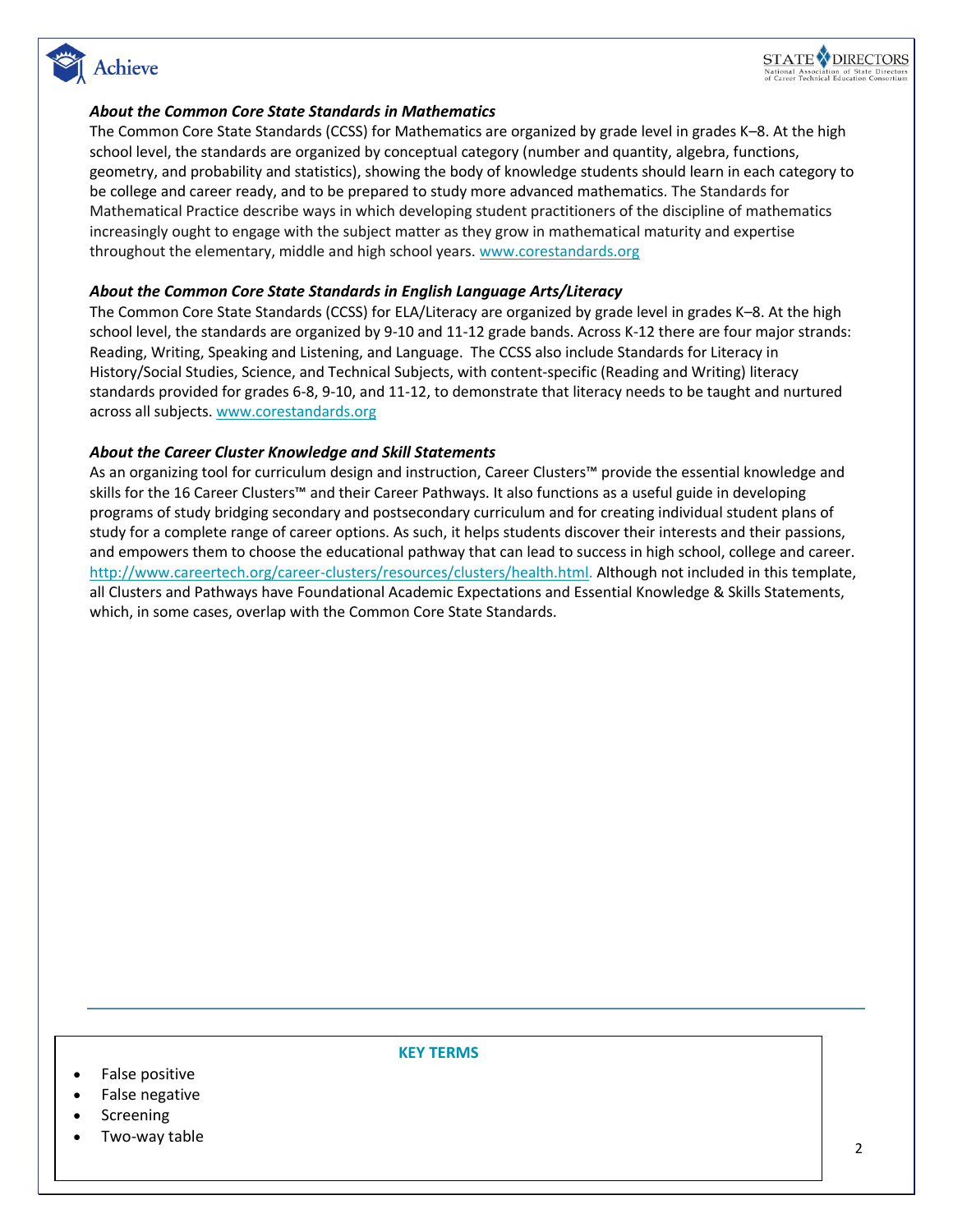

# FALSE POSITIVES<sup>1</sup> *– The Task*

Achieve

A diagnostic cancer test can have false positive and false negative results. A false positive result occurs when a person without the disease tests positive. Likewise, a false negative occurs when a person with the disease gets a negative result.

A town of 48,730 residents is implementing a new cancer screening for all residents. One half of one percent (0.5%) of people in the town actually have the disease. The test has a 92% accuracy rate for positive results, with an 8% false positive rate for detecting cancer.

- 1. How many people in the town have cancer? How many do not? Explain your answers.
- 2. Of the people that do have cancer, how many will test positive in the screening? Explain your answer.
- 3. Of those that do not have cancer, how many will test positive in the screening? Explain your answer.
- 4. Create a two-way table to display all possible outcomes. Use your table to answer the questions that follow.
- 5. If a person tests positive, what is the probability that the person has cancer? Express the probability as a percent and show your reasoning.
- 6. If a person tests negative, what is the probability that the person has cancer? Express the probability as a percent and show your reasoning.

1 Adapted from http://www.j-bradford-delong.net/movable\_type/archives/001394.html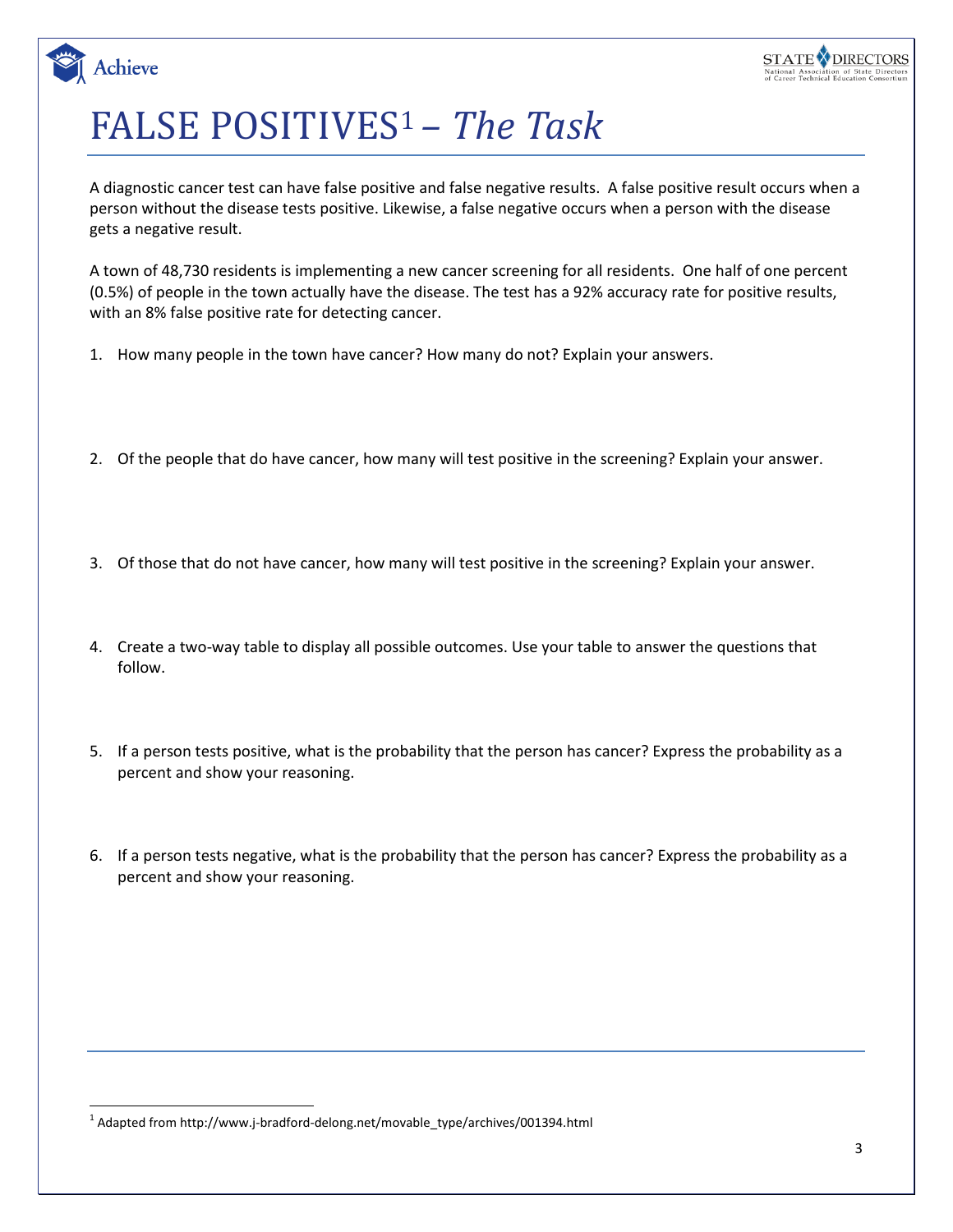

*1. How many people in the town have cancer? How many do not?*

Achieve

We need to find 0.5% of 48,730. We can do that by changing 0.5% to a decimal and multiplying.  $0.5% = 0.005$  $0.005(48,730) = 243.65$ 

OR we can create a proportion to determine 0.5% of 48,730. Let  $x =$  the number of people in the town who have cancer.

| x                               |  | % with disease |  |  |  |  |
|---------------------------------|--|----------------|--|--|--|--|
| total # people                  |  | 100            |  |  |  |  |
| x<br>48,730                     |  | 0.5<br>100     |  |  |  |  |
| $100x = (0.5)(48,730)$          |  |                |  |  |  |  |
| $100x = 24,365$<br>$x = 243.65$ |  |                |  |  |  |  |

Rounded to the nearest person: **244 people have cancer.** 

Therefore, 48,730 – 244 = **48,486 people do not have cancer.**

*2. Of the people that do have cancer, how many will test positive on the screening?* 

Let x = the number of people who test positive. A proportion or simple calculation can be used here:

x = % positive results total # with cancer  $\overline{100}$  $\frac{x}{44} = \frac{92}{488}$ 244 100

 $100x = 92(244)$  $100x = 22,448$  $x = 224.48$ 

OR change 92% to its decimal form and calculate: 92% of 244 =  $0.92(244)$  = 224.48

**225 people with cancer will test positive.**

**STATE V DIRECTORS**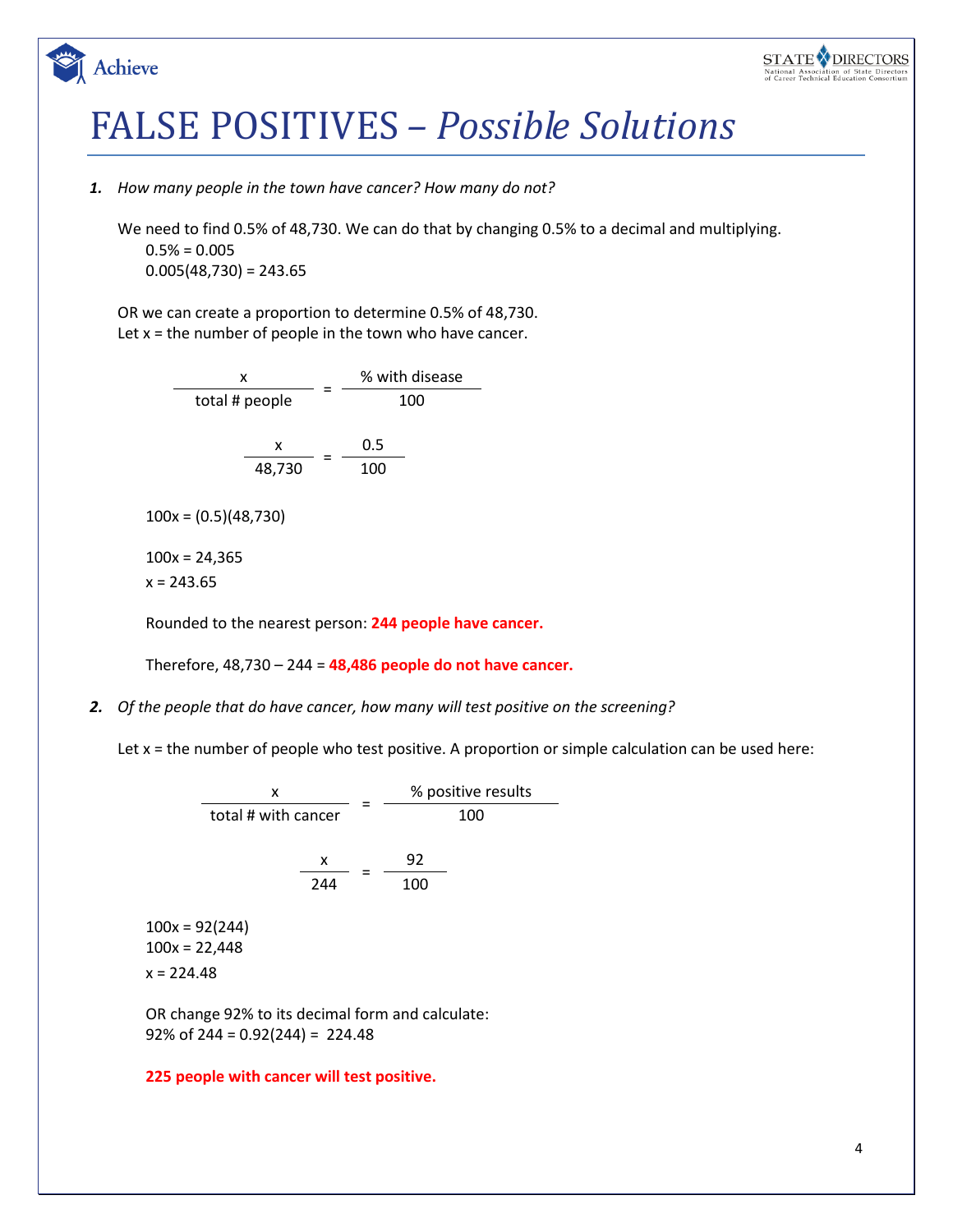



*3. Of those that do not have cancer, how many will test positive on the screening?* 

Let  $x =$  the number who test positive

x = % positive results total # without cancer 100  $\frac{x}{106} = \frac{8}{10}$ 48,486 100

 $100x = 8(48, 486)$ 100x = 387,888 x = 3878.88

OR calculate using the decimal equivalent for 8%: 8% of 48,486 = 0.08(48,486) = 3878.88

**3879 people who do not have cancer will test positive.**

*4. Create a two-way table to show all possible outcomes. Use your table to answer the questions that follow.*

An example of a 2-way table:

|                    | <b>Test Result: Yes</b> | <b>Test Result: No</b> | <b>Total</b> |
|--------------------|-------------------------|------------------------|--------------|
| <b>Have cancer</b> | 225                     | 19                     | 244          |
| Don't have cancer  | 3.879                   | 44.607                 | 48.486       |
| <b>Total</b>       | 4.104                   | 44.626                 | 48.730       |

*5. If a person tests positive, what is the probability that the person does have cancer? Express the probability as a percent and show your reasoning.*

The student can create a ratio from the two-way table to determine the probability:

**Ratio:** 

# with cancer  $\frac{1}{\text{total } \# \text{ positive results}} = \frac{2}{4,104}$ 225

**Probability = 0.055 = 5.5% of positive test results will actually have cancer.**

*6. If a person tests negative, what is the probability that the person has cancer? Express the probability as a percent and show your reasoning.*

**Ratio:**   $\frac{\text{# negative with cancer}}{\text{total H} \cdot \text{cosit}} = \frac{19}{14.66}$ total # negative 44,626

**Probability: 0.0004 = 0.04% of negative test results will actually have cancer.**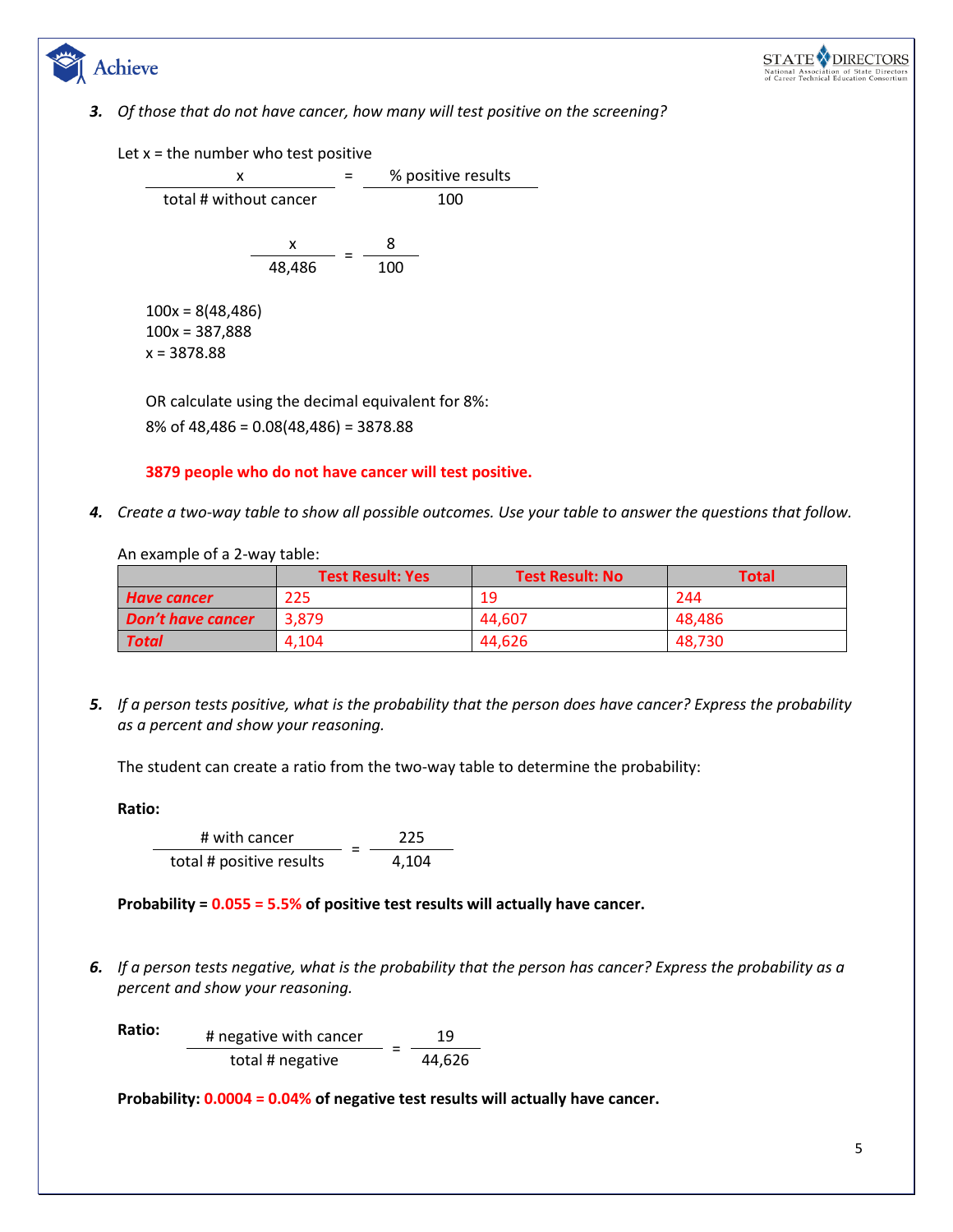

# FALSE POSITIVES - *Possible Extensions*

Achieve

The extensions below represent potential ways in which mathematics and/or CTE teachers can build on the task above. All of the extensions are optional and can be used in the classroom, as homework assignments, and/or as long-term interdisciplinary projects.

- 1. Strategize the best way to communicate the test results, including the accuracy of the test, within a healthcare environment. Select a particular target audience, and develop your communication strategies based on the needs of this audience.
- 2. Compare the reliability of this screening test to another cancer screen, found through research or offered by the teacher.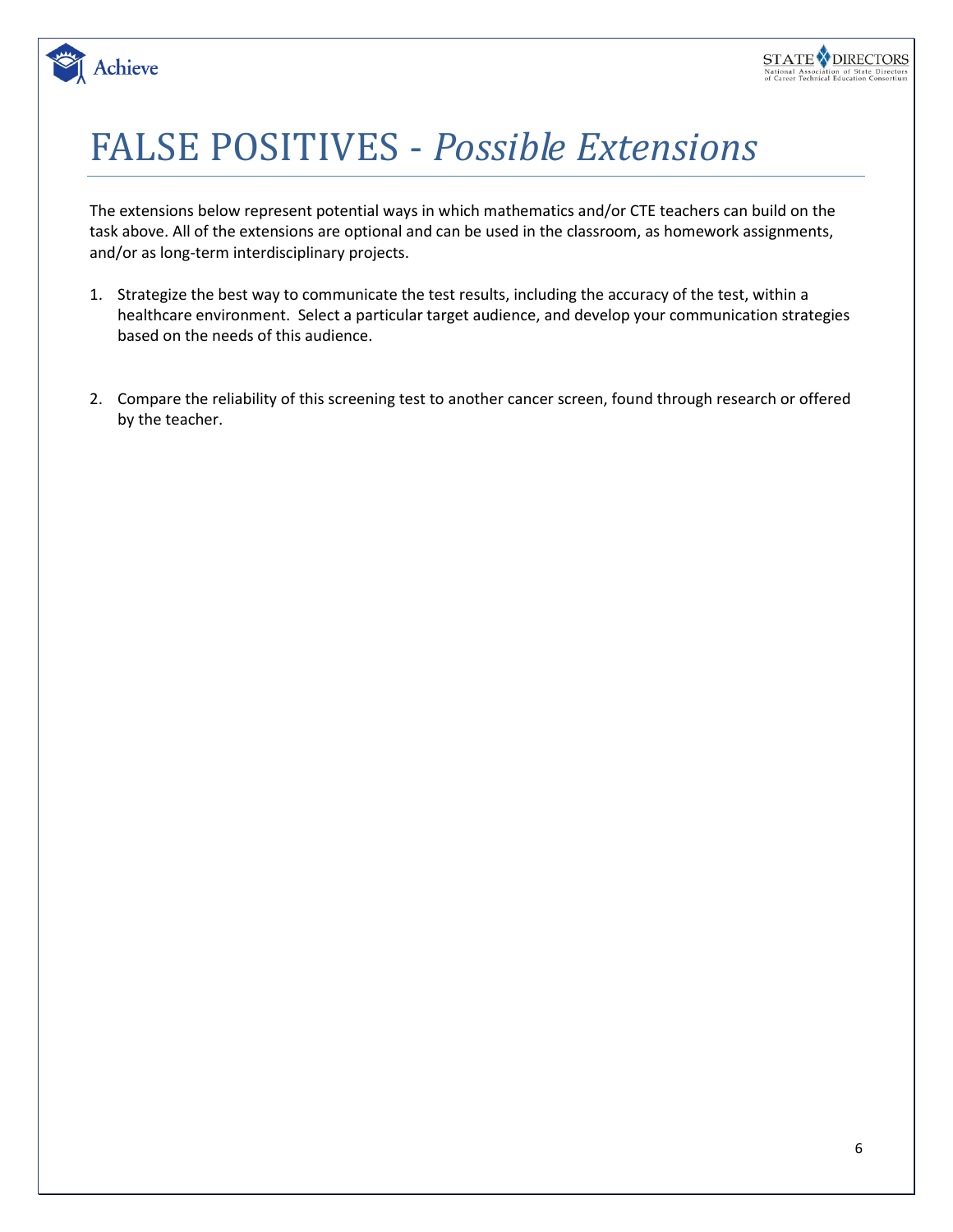



# FALSE POSTIVES – *Appendix: Alignment Ratings*

The rating system used in the following charts is as follows:

## **3 EXCELLENT ALIGNMENT:**

The content/performance of the task is clearly consistent with the content/performance of the Common Core State Standard.

# **2 GOOD ALIGNMENT:**

The task is consistent with important elements of the content/performance of the CCSS statement, but part of the CCSS is not addressed.

## **1 WEAK ALIGNMENT:**

There is a partial alignment between the task and the CCSS, however important elements of the CCSS are not addressed in the task.

# **N/A:**

For Mathematical Practices a content rating does not apply.

## In the charts **C = Content Rating** and **P = Performance Rating**

#### **COLOR KEY**

- **Black** = Part of CCSS/K&S Statement aligned to task
- **Gray** = Part of CCSS/K&S Statement *not* aligned to task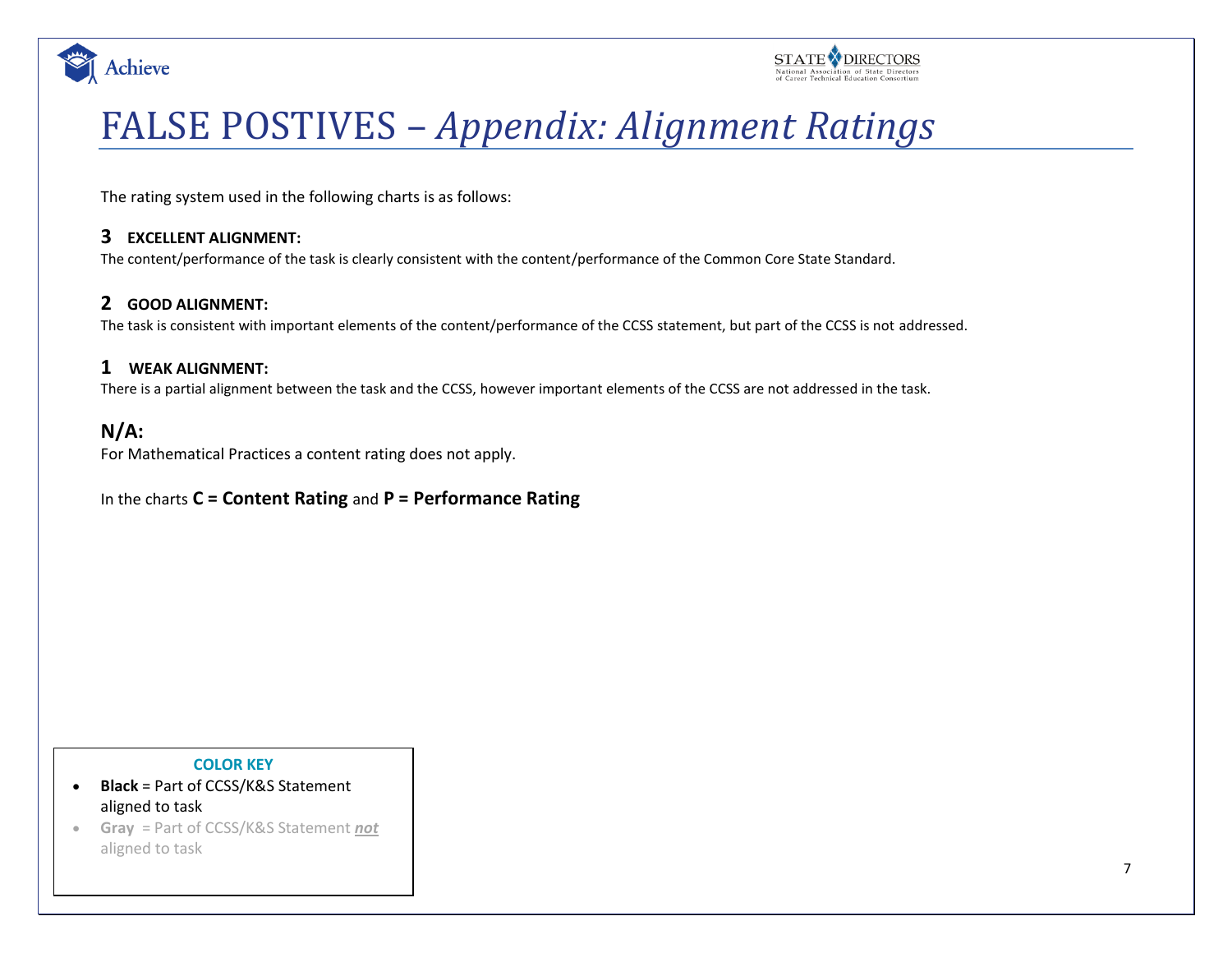



# **Task-to-Mathematical Practice Alignment Recording Sheet**

| <b>Task</b><br><b>Name</b> | <b>Aligned CCSS</b><br><b>Mathematical Practice Standards</b> | $\mathsf{C}$ | P              | <b>Alignment Comments</b><br>(Standards selection, partial alignments, reasons for rating, etc)                                                                                                                                                                                                                                                                                                         | <b>Task Comments</b><br>(Strengths, weaknesses,<br>possible improvements,<br>effectiveness, etc)                                                              |  |
|----------------------------|---------------------------------------------------------------|--------------|----------------|---------------------------------------------------------------------------------------------------------------------------------------------------------------------------------------------------------------------------------------------------------------------------------------------------------------------------------------------------------------------------------------------------------|---------------------------------------------------------------------------------------------------------------------------------------------------------------|--|
| POSITIVES<br>FALSE         | MP.1 Make sense of problems and<br>persevere in solving them  | N/A          | 3              | Students analyze givens, constraints, and relationships.<br>They must make conjectures about the form and meaning<br>of the solution and plan a solution pathway. They must<br>make sure their answers make sense in the context of the<br>problem. The students must persevere in order to<br>determine which values are required for the questions.                                                   | This is a multi-stage<br>problem with real life<br>applications and<br>considerations.                                                                        |  |
|                            | MP.2 Reason abstractly and<br>N/A<br>3<br>quantitatively      |              |                | Students make sense of quantities and their relationships<br>in this problem situation. They must create a coherent<br>representation of the problem at hand, considering units<br>and attending to the meaning of quantities. They need to<br>abstract a given quantity and decontextualize it to perform<br>calculations, and then re-contextualize to express the<br>answer in terms of the problem. | Students must identify<br>quantities using<br>practical situations,<br>organize and analyze<br>the given information,<br>and perform accurate<br>quantitative |  |
|                            | <b>MP.4</b> Model with mathematics                            | N/A          | $\overline{2}$ | Students are required to identify important quantities in a<br>practical situation and demonstrate their relationships<br>using a 2-way table. They then use those relationships and<br>the table to answer questions posed in the context of the<br>situation.                                                                                                                                         | calculations. They must<br>explain their reasoning<br>and support their<br>findings at various<br>steps in the process.                                       |  |
|                            | <b>MP.6</b> Attend to precision                               | N/A          | 3              | Students must calculate accurately and express answers<br>with a degree of precision appropriate to the context.                                                                                                                                                                                                                                                                                        |                                                                                                                                                               |  |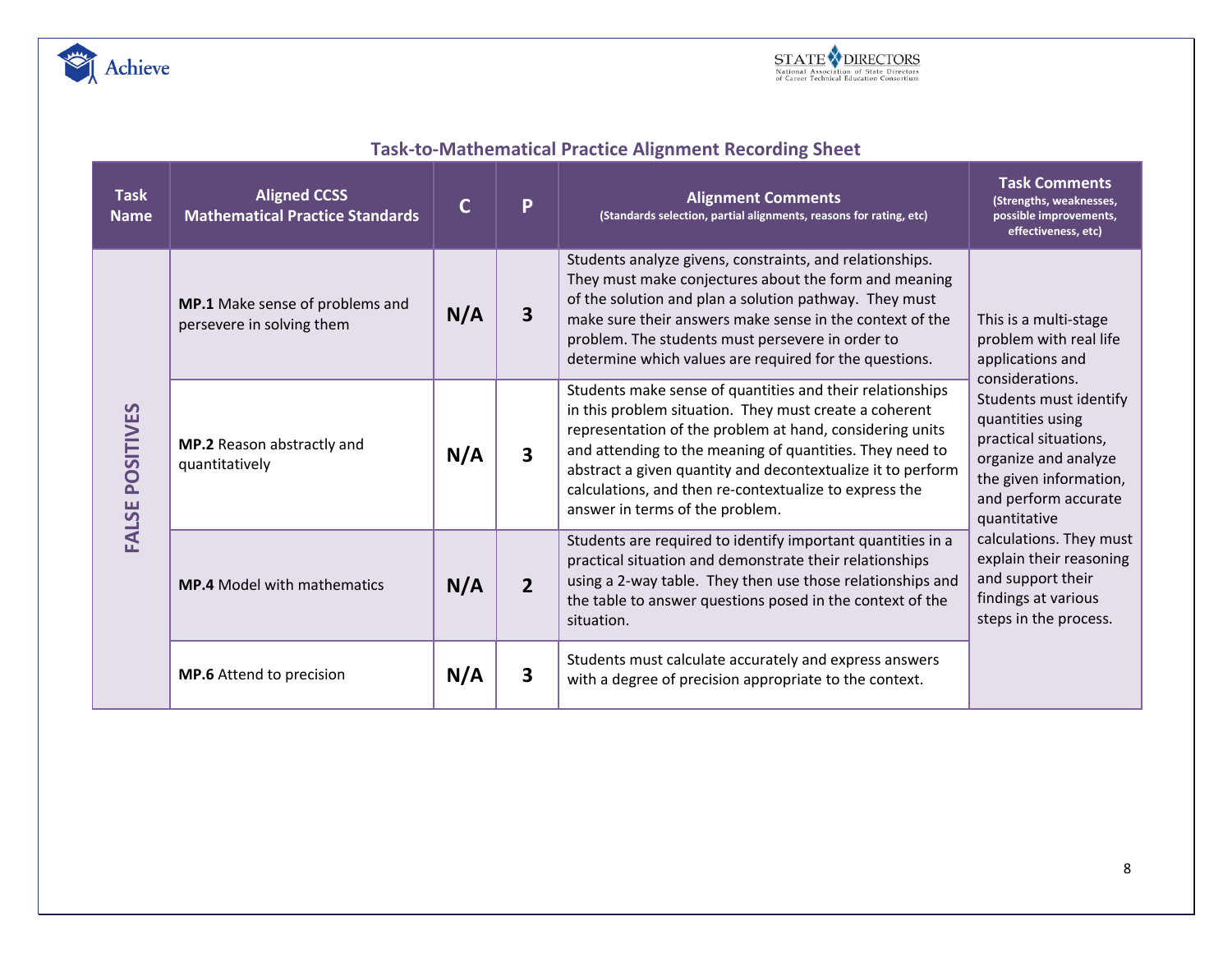



# **Task-to-Common Core State Standards Alignment Recording Sheet**

| <b>Task</b><br><b>Name</b> | <b>Aligned CCSS</b><br><b>Content Standards</b>                                                                                                                                                                                                                                                                                                                                                                                                                                                                                                                                                                                                                                                                                        |  | P                                                                                 | <b>Alignment Comments</b><br>(Standards selection, partial alignments,<br>reasons for rating, etc.)                                                                                                                                               | <b>Task Comments</b><br>(Strengths, weaknesses,<br>possible improvements,<br>effectiveness, etc.) |
|----------------------------|----------------------------------------------------------------------------------------------------------------------------------------------------------------------------------------------------------------------------------------------------------------------------------------------------------------------------------------------------------------------------------------------------------------------------------------------------------------------------------------------------------------------------------------------------------------------------------------------------------------------------------------------------------------------------------------------------------------------------------------|--|-----------------------------------------------------------------------------------|---------------------------------------------------------------------------------------------------------------------------------------------------------------------------------------------------------------------------------------------------|---------------------------------------------------------------------------------------------------|
| <b>POSTIIVES</b><br>FALSE  | S.CP.4 Construct and interpret two-way frequency tables of data<br>when two categories are associated with each object being<br>classified. Use the two-way table as a sample space to decide if<br>events are independent and to approximate conditional<br>probabilities. For example, collect data from a random sample of<br>students in your school on their favorite subject among math,<br>science, and English. Estimate the probability that a randomly<br>selected student from your school will favor science given that<br>the student is in tenth grade. Do the same for other subjects and<br>compare the results.                                                                                                       |  | $\overline{2}$                                                                    | This task involves data that are<br>classified in two different ways. In<br>Question 4 of the task students must<br>create a 2-way table and use it to<br>answer questions regarding<br>probabilities associated with the<br>values in the table. | This complex real-world<br>task combines<br>calculation, conversion                               |
|                            | S.CP.6 Find the conditional probability of A given B as the<br>fraction of B's outcomes that also belong to A, and interpret the<br>answer in terms of the model.<br>7.RP.3 Use proportional relationships to solve multistep ratio<br>and percent problems.<br>7.SP.8a Understand that, just as with simple events, the<br>probability of a compound event is the fraction of outcomes in<br>the sample space for which the compound event occurs.<br>7.SP.8b Represent sample spaces for compound events using<br>methods such as organized lists, tables and tree diagrams. For<br>an event described in everyday language (e.g., "rolling double<br>sixes"), identify the outcomes in the sample space which<br>compose the event. |  | 3                                                                                 | Questions 5 and 6 require knowledge<br>of conditional probability.                                                                                                                                                                                | between decimal and<br>percent, and<br>organization and                                           |
|                            |                                                                                                                                                                                                                                                                                                                                                                                                                                                                                                                                                                                                                                                                                                                                        |  | Proportional relationships and<br>3<br>3<br>percentages are central to this task. | analysis of information<br>with explanation of<br>mathematical thinking                                                                                                                                                                           |                                                                                                   |
|                            |                                                                                                                                                                                                                                                                                                                                                                                                                                                                                                                                                                                                                                                                                                                                        |  | 3                                                                                 | This task addresses compound events<br>for which students must determine<br>the sample spaces and in order to<br>find a probability.                                                                                                              | required to support<br>results.                                                                   |
|                            |                                                                                                                                                                                                                                                                                                                                                                                                                                                                                                                                                                                                                                                                                                                                        |  | 3                                                                                 | In Question 4 of this task, students<br>must create a 2-way table and use<br>the values in the table to predict the<br>outcomes for a described event.                                                                                            |                                                                                                   |